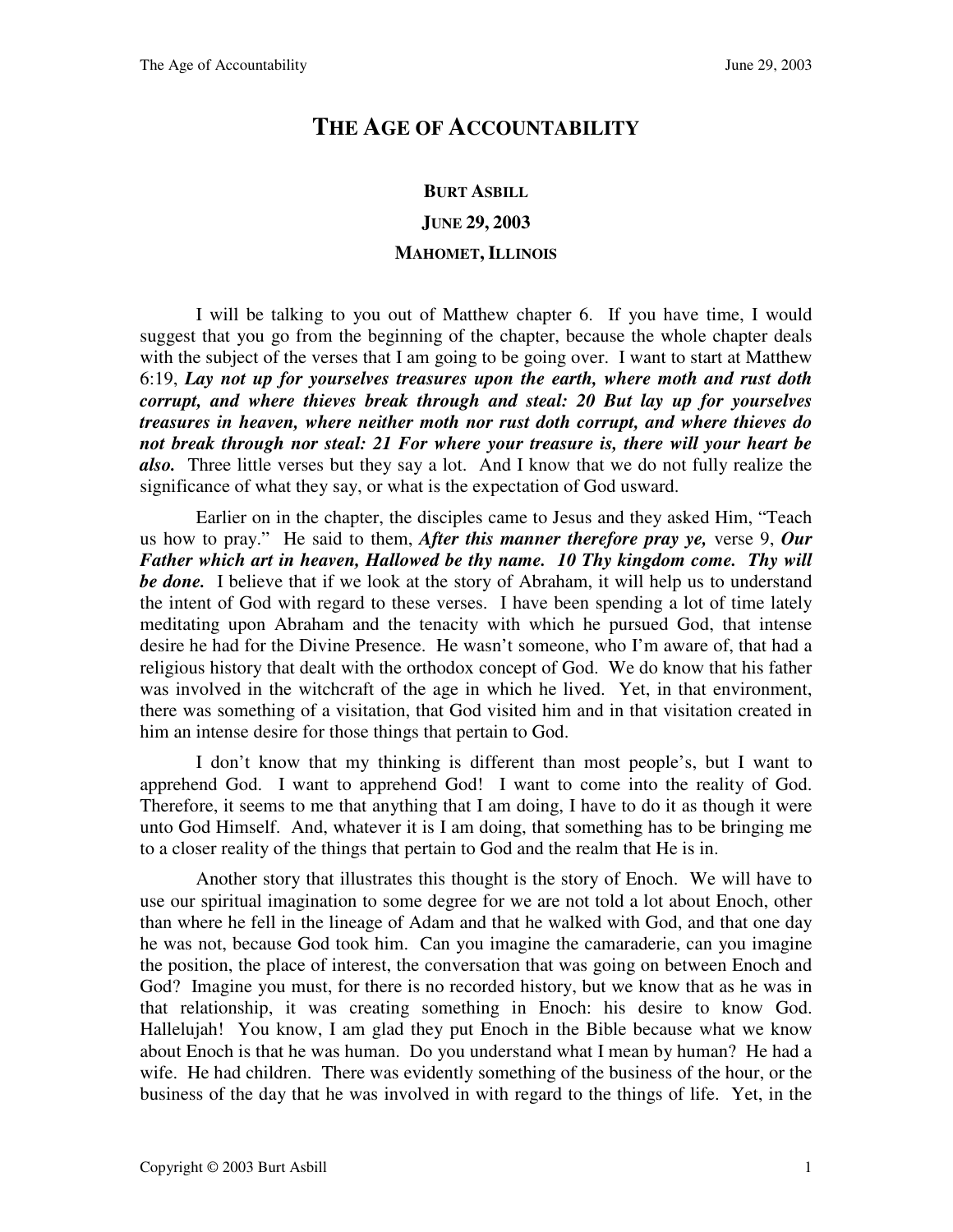midst of that environment, he was becoming God conscious. Personality problems? He was human in an human environment. I can imagine that he had to deal with the personality of his wife. I can imagine that he had to deal with the personalities of his children. There was something of "making a living" that he had to be involved with. Now, you can say that this is all speculation. But, no, it really isn't speculation, because we are natural people living in a natural world. There are natural things in the world that are pressing upon us from the fact of being natural, being secular. Yet, in that environment, there was a relationship that Enoch was building with the Divine Presence. I don't think that it was all one-sided either. You know what I mean? I don't think it was just a desire that God had to walk with Enoch. Hello? I think there was something in Enoch that desired to walk with God! Now, you know, it is a very good possibility that what Enoch learned about God in the beginning, he learned from Adam because Adam was still alive at the time Enoch was growing into manhood. If you were to follow the timeline, you would find that Adam lived almost up until the time of the flood. I think he lived up to a couple hundred of years before the flood. You could correct me on that if you have the exact figures. But, nevertheless, there must have been something of God that Adam was sharing with Enoch that brought forth within him an intense desire, an intense desire to know God. I cannot but believe that that desire began to overshadow everything in his life. It overshadowed his place of employment, whatever it might have been. It overshadowed his relationship with his wife. It overshadowed his position and his relationship with his children. It overshadowed his position and his relationship with the community at large. He wasn't a hermit. He didn't live in a cave. Hallelujah! There was something of God that was paramount in the man's mind. Something of God that was predominantly pressing upon his soul! Hallelujah! I don't know that he could really even define it, in the beginning, you know what I mean? Just a longing, a wanting or a dissatisfaction with the realm of the earth that he was living in, something of a desire within him that was coming to a birthing place. Hallelujah! I believe that it was the responsibility of Enoch. I believe that if Enoch did not have the desire that he had, he would not have been able to be in the place at the time that God took him. I don't believe that it was something of a miraculous, wand-waving event. Hallelujah! I don't believe it. I don't believe it. I believe that Enoch had to work at wanting God! Enoch had to work at desiring God! Hallelujah! Not to mention, with regard to Abraham, all of the things that were pressing in on him. You know, these men in the Bible leave us without excuse. Do you know that?

Let's look at Abraham. What was his environment as a young man, in the Babylonish system of Baal worship? Do you know that they believed in human sacrifices? Hello? And that his father was actively involved in that type of orchestration of religion? This is the environment that Abraham was in. This is the environment that he grew up in. Yet, God unveiled Himself in that environment, God penetrated that darkness that was around him! Hello? And in that penetration, there was something of an experience that Abraham experienced. We're talking about something other than the Blood of Jesus Christ. Hello? We're talking about something other than the power of the Holy Ghost, in the form and the fashion that we know it today! For in the midst of that heathenism, in the midst of all of that paganism and secularism that was going on, hello, God manifested Himself to him! In that manifestation, there was something that was created within Abraham that he desired to know God! Hallelujah! It is my belief that we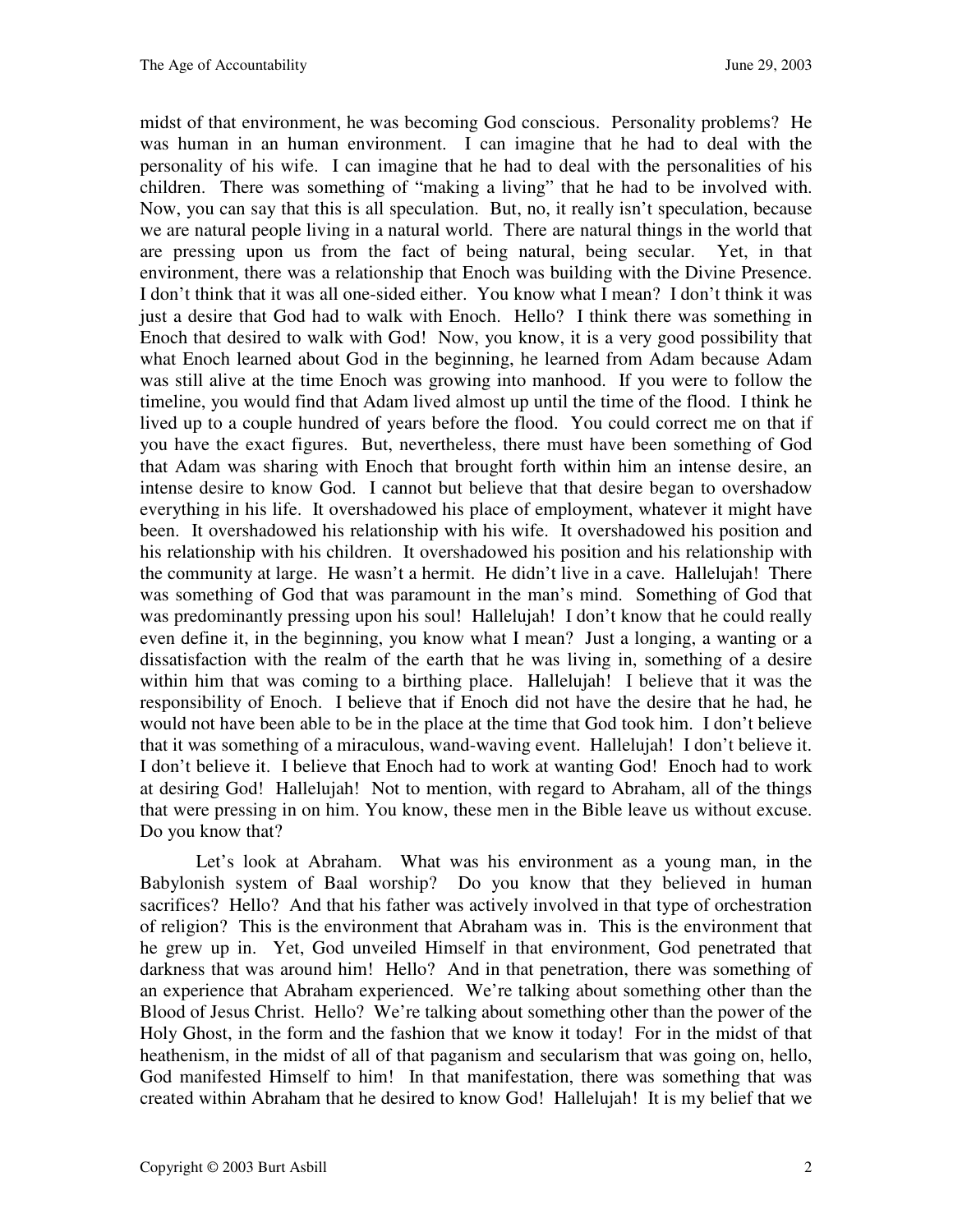need to have that "something." I believe that you and I are in want of having that type of a relationship and experience with God. Hallelujah!

We are a very religious people. We're very religious. It gives us a sort of comfort. It gives us a sort of a, what is it? A safety line, to feel that in our religiousness we have an opportunity to be saved. But, God doesn't want religious people. God doesn't want just a church environment. Hello? There is something more that God wants with regard to you and me. There is something in this place of living that God wants to bring forth a demonstration of His ability to be God. We let so many things intervene in our relationship with God. We let finances, sometimes. We let health, sometimes. We let personality relationships, sometimes, intervene. Or we just let the business of the day. What I mean about being religious is, we go out there and we do all sorts of things as human beings and we have a facade or a demeanor that is consistent with the environment that we are in out there. Then when we leave that environment, and we come into this environment, we wear a different facade. We have a different coat to put on. We have a different hat to wear that has nothing to do with the kingdom of God but that has everything to do with being religious. We can be one way in the home, in private, and another way out in the community, or in the church arena. God is not desiring a religious fellowship of people! God is desirous of having a living body, a body that has the ability to manifest the kingdom of God! Everything, everything, everything that is pertinent to that is the thing that should be working in our lives. Hallelujah!

You know, I think of God. I have been thinking about it a lot lately, when it says, verse 20, *lay up for yourselves treasures in heaven***.** I think the accounting system that we have on a secular level was something that was invented by God. Hello? It says that Abraham believed God and what? It was accounted (Galatians 3:6). Accounting is a mathematical term. Did you know that? It means that something is taken and added to something else, mathematically. My goodness! Now, I don't know. I am going to try to give you a picture and I hope that I can clarify it for you enough to where you can understand it. If you can, in your mind, imagine a bank account. We will call it God's checking account, and the thing that we are going to use for money in the terminology of the bank account is the grace of God. I am wanting to illustrate it so that you can understand what I am saying. Everybody understands money. Right? Oh, yeah, sure they do! Hallelujah! That's what you work so hard for, and spend so fast. When we are saved, it says, we are saved by grace (Ephesians 2:8). All right? What that means is that in the beginning, our bank account is empty. It has no money in it. It has no ability to sustain us in the world or in life. But, when we are saved by grace, it is like God taking a humungous amount of money and depositing it in your bank account. Now, that is deposited on your behalf. Hello? You are not yet to a position or a place by being saved to be able to handle the business of what is called accounting. You are too young. You are too immature. It is like an inheritance that has been given. It is a trust. You can look at it as a trust. It is deposited in this account for you and it outweighs your debt. Hello? Are you following what I am saying? Now, as we grow in the Lord, as we grow up in the things of God, we are continually debiting the account because of our foolishness, because of our ignorance, because of our position of rebellion. We're continually debiting the account, but there are always sufficient funds in the account to offset the debit that is being created. Are you still with me? Hallelujah! Now, all of that is well and good because we have not yet come to a place of maturity. The business of the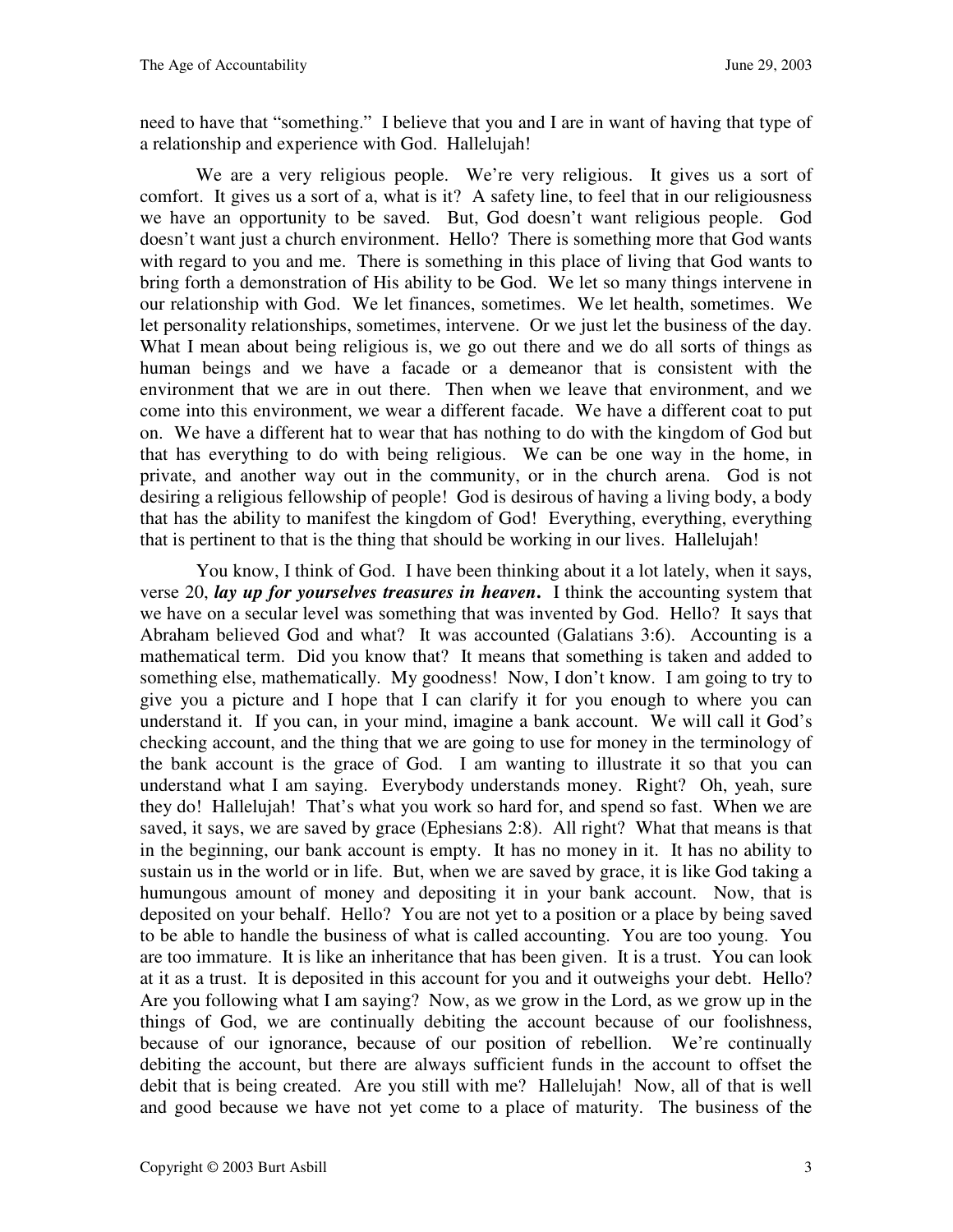account has not yet been given over into our hands. It is being orchestrated for us by an administrator. Hello? He is taking care of the accounting business because we have not yet reached an age in God that you might call accountability. Hello? Do you know that there is a time frame in the Lord? It says that in times past, He winked at our foolishness (Acts 17:30). Are you familiar with it? Now, listen to me! This aspect of accounting is different for everyone. What an accounting schedule, huh? Everyone is different in their position of relationship, and their position or their place of finances or their bank account. Everyone is different. That's why someone can do something and get away with it and someone else can do the same and they don't get away with it. "Well, he could do that, why can't I do that?" You know, of course, that maturity is not always on the basis of age. I have seen God exact from little ones. Hello? I have seen Him exact from little ones what He hasn't exacted from big ones, as far as age is concerned. So, it has nothing to do with the physiological make-up of an individual, but it has to do with the spiritual potential and the ability of understanding that any and every person has with regard to God in those things that are in the spiritual realm. Hallelujah! So, we go through life growing up into this place of life.

You know, my dad was not a Christian man. As I was meditating on this, the Lord brought this experience back to me that I had with my dad. I remember as a young man, I was in the Service, and I was in Germany. I was fixing to come home, and I wrote my dad. I said to him, "Dad, I need some money, I need to do this and I need to do this." I was bringing a car back and I needed to do this and I needed to do that, and Dad wrote me a check and sent it to me. He said, "Son, if you need more, just let me know, there's more where this came from." Now, "came from" was different in my mind than it was in his mind. You know, they had started a trust fund for me when I was small. I didn't find out about this until the trust fund matured, you understand, and the funds were given out. But, all of that money that I was spending to do whatever, I thought it was coming out of Dad's pocket, and it wasn't coming out of Dad's pocket, it was coming out of my pocket, because when they distributed the checks, I didn't get a check. He said, "Oh, by the way, son, you used yours up already!" Hallelujah! There is something in that in what I am talking about here that is very, very pertinent. I am having a little difficulty this morning, so I need your attention.

All right. We have this position, this place, this bank account. There is an administrator that is administrating it until we come of age. Now, your age is different than my age, and my age is different than someone else's age. But, nevertheless, everyone of us, at a particular point in time, both natural and spiritual, comes to a position of the age of accountability. Hello? Hallelujah! I think that there is something in this particular thought. We have the story in the New Testament. I often wondered why God put that story in there about the young man, the son who wanted his inheritance. He went to the father and he said, "Give me my inheritance (Luke 15:11-32)." I always thought, "What a louse, what a brute. The man's not even dead yet, and he is wanting his inheritance. God, why would You put that story in the Bible? An inheritance does not come until someone passes on." But, I am beginning to understand something about the story. Do you understand? Do you remember the story? The young fellow came, and what did he do with his inheritance? He squandered it. He threw it away. Not that there wasn't forgiveness in his father's house, but I don't know that he ever was restored to his previous position. But, why would God put that in the Bible? Why? What practical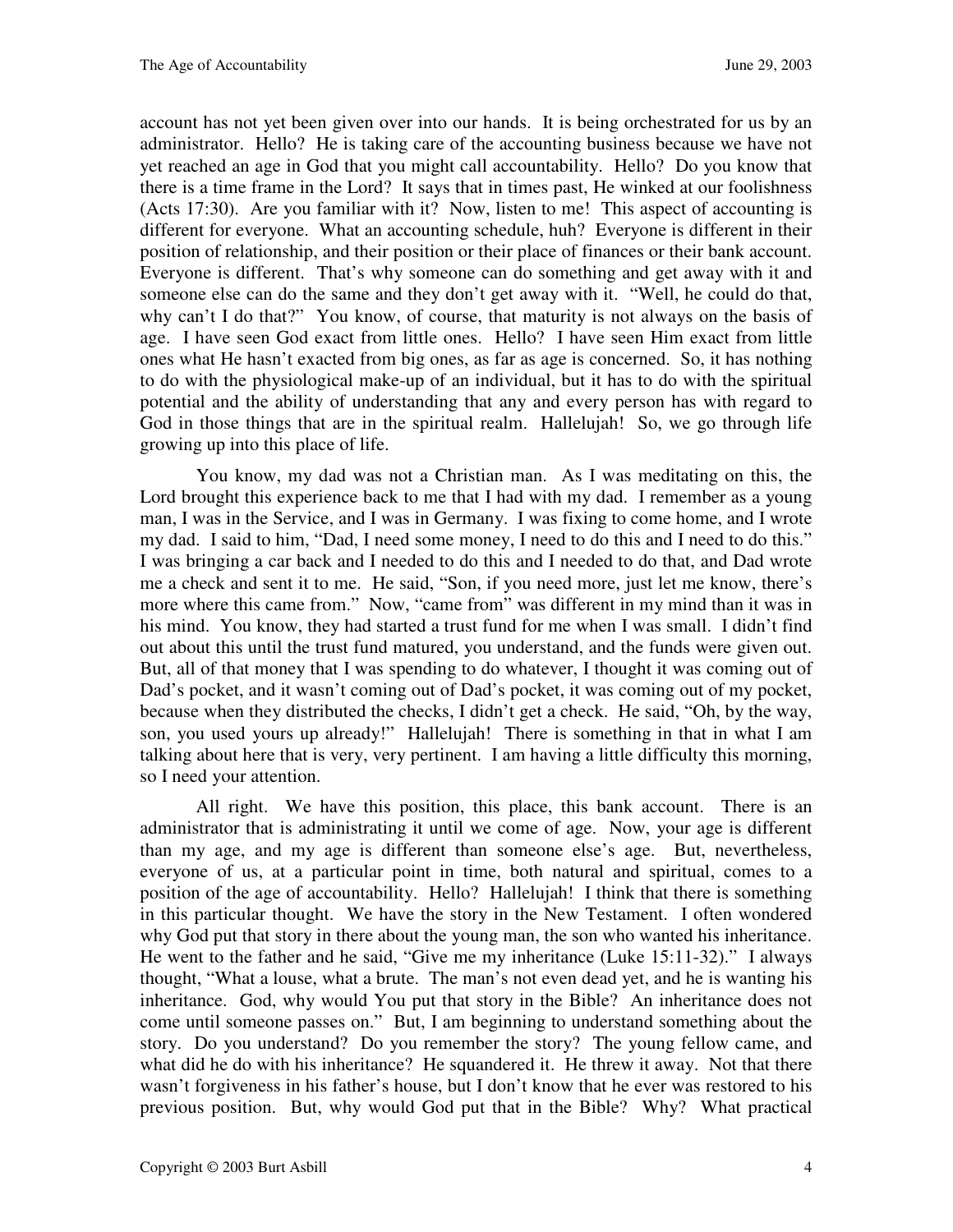application could that story have with regard to the fact of life everlasting, or life eternal, or the kingdom of God? Why? Well, there must be something of a principle that God is demonstrating about the age of accountability. Do you know that God works by principles? Do you know that God will not break His rules? We think of God doing anything. Well, God can do anything. One of the things God will do is that He will not break His principles! Hello? God works in accordance to divine principles. Why? It is inherent in His nature. Hello? Now, we come to an understanding of this in the aspect of what God said about His people. He said, "I will write with my finger upon the tables of their hearts (II Corinthians 3:3)." What was He going to write? His laws? What are laws? Get out of the natural. Get out of the carnal. What are laws? They are principles. They are aspects of nature that put a demand upon you to do what is right!

I had a situation here not too long ago. I was backing out of a driveway and I backed into somebody's parked car. It wasn't bad, you know. I got out and I looked at it, and then I looked around to see if anybody saw me. Of course, you probably would never do that. All of a sudden, the thought comes, "Well, it's not bad, nobody is seeing you, why don't you just leave?" Hello? But, there was something inside of me that when the thought came of leaving, it began to put pressure on me to go and find the owner of the car. Go and find the owner of the car. It says, "I will write my laws upon the tables of their hearts." So, the thing that God calls the table of your heart becomes the thing that motivates you to do what God would do. It was really an eye opener for me, you know? I wouldn't think that I would ever think that way. I wouldn't think that I would really think that way. You understand? Or I could possibly ever be tempted to move contrary to righteousness, and yet, that thing was there working. It was working to bring me into conformity to the principle of unrighteousness.

Now, ok, here we are as immature people growing up in the world and having to deal with sin and Satan and we make slips, and we make boo-boos. Of course, the administrator is on the job and He is working the credit of grace that is applied to our account. But there comes a time when we come of age, in the concept of God's thinking. We become of age. That means that there is an aspect of that inheritance that is ours to administrate as we see fit, and you can be like the prodigal son and you can go out and you can squander it. I don't know the ramifications of all of that. But, my goodness. Or we can begin to work to build up that account in the time frame that is of the Lord's choosing. Hallelujah!

It says, *But lay up for yourselves treasures in heaven, where neither moth nor*  rust doth corrupt, and where thieves do not break through nor steal... (Matthew 6:20). It says that Abraham believed God and it was accounted unto him for righteousness. Now, there was something that Abraham had to do that was unseen in order to demonstrate the righteousness that was working in him. There was something that Noah had to do. Do you hear me? There was something that Noah had to do. I have been thinking a lot about Noah, too, lately. We believe that we are in the end time, or at least that is part of the doctrine that we adhere to. We believe that we are coming into the grand finale of time. Hallelujah! Now, we are supposed to believe that. That is what we are supposed to be believing. OK? Now, if we believe that, then there has to be some aspect of ark building that you and I have to be involved in. Hello? Not doing our own personal thing for the benefit of our own personal position of comfort or blessing, but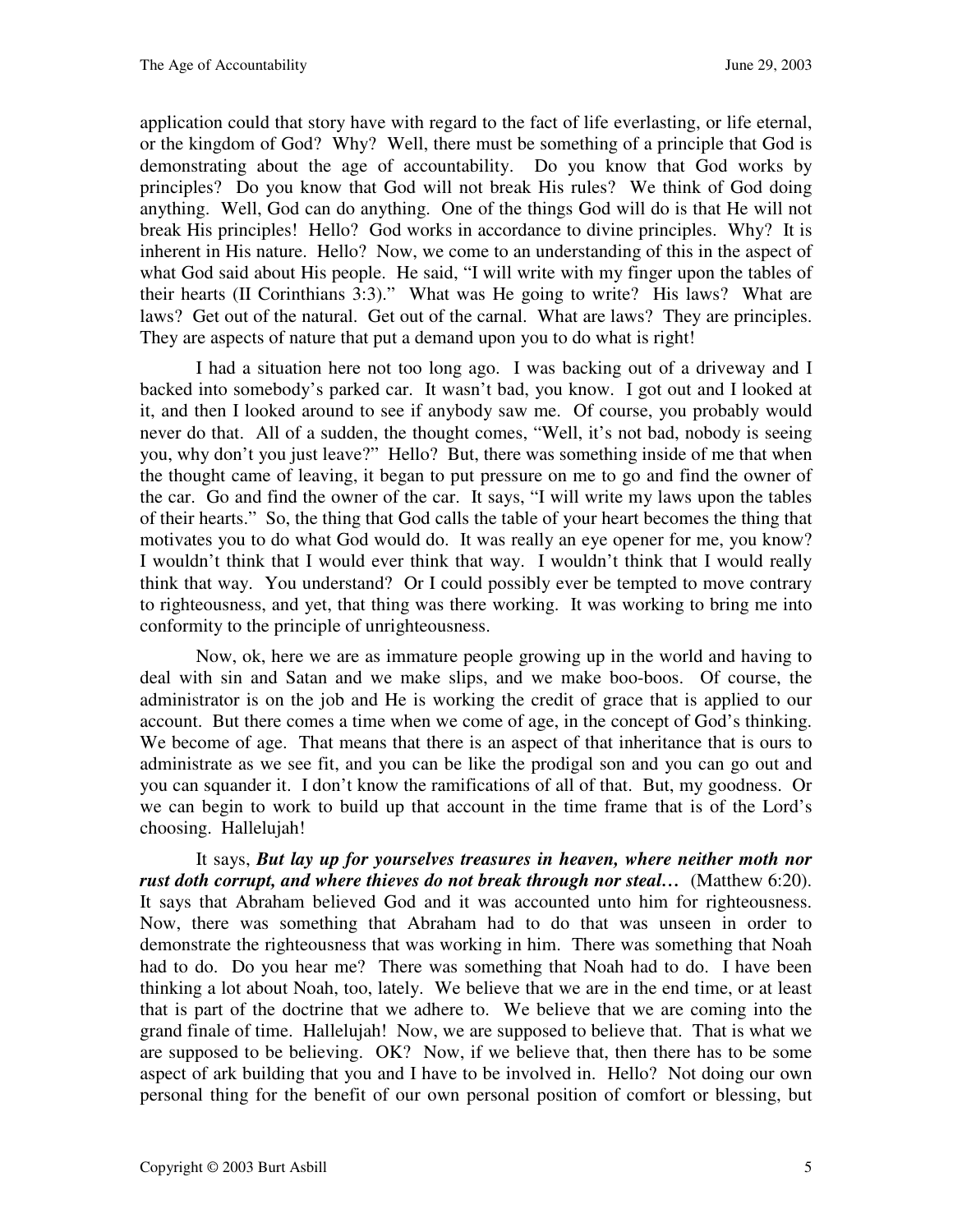working, as it were, for the purposes of God to bring forth the revelation of the kingdom of God in the realm of humanity! It doesn't make any difference where you are or what you are doing. If you believe the Word, then I believe that God has put you in a particular place at a particular time for a particular reason. And we need to find out individually what that reason is and demonstrate it in our lives! Hallelujah!

I want to turn over here to Hebrews 11:1-2, *Now faith is the substance of things hoped for, the evidence of things not seen. 2 For by it the elders obtained a good report.* What did they have faith in? That's all spiritual terms. What is the practicality of it? What is the "down in the nitty-gritty" of it? It says, verse 7, *Noah, being warned of God of things not seen as yet.* As far as that is concerned, Abraham being promised of things that he himself personally did not receive, nor saw the benefit of. Do you know that he died before the promise was fulfilled? Hello? So, it wasn't necessarily a natural set of circumstances that Abraham was seeing. It was something in the spiritual realm. It was something of a different consistency. Verse 7, *By faith Noah, being warned of God of things not seen as yet, moved with fear, prepared an ark to the saving of his house; by the which he condemned***…** Who condemned? Noah condemned *the world, and became heir of the righteousness which is by faith.* We are a like people. We're supposed to be believing in the substance of what we call "the calling and the election." If we understood the practicality of the thing that is to be done and the consequence of not doing that proper thing at the proper time, we would be as Noah, fearful, and perhaps a little more diligent with regard to doing what God has given us to do.

Brethren, we sell ourselves so short. We get so much involved in family. We get so much involved in business. We get so much involved in entertainment. We get so much involved in comfort. We get so much involved in those things that are pertinent to this realm. We do! We get so involved with it that they become the thing that is paramount. They become the thing that is important. Hallelujah! Hallelujah! We need a dose of reality. We need an experience of God that will shatter, confront us in our position of humanity, that will shake us out of our position of humanity. Everything that we are doing, we should be doing for the sake of bringing forth the reality of the kingdom of God! Bringing it forth in some living, reality way! (Ark building!) Hallelujah, hallelujah, hallelujah! We need help, we need help, we really do. We need help. We need help. We need help. We are so easily side-tracked. We are so easily caught up in this or that, in things that are unimportant with regard to the position, the place, or the desire that is in God. God has a desire. Do you know that God has a desire to bring forth Himself within the midst of the land, within the midst of a people? God has a desire! He has a desire! He has a desire to bring forth the living reality of His kingdom. He has a desire! Hallelujah! I don't know that we think so much about the desire of God. We read that scripture over in Jeremiah that is so pertinent to God. I just want us to look at it. Jeremiah, chapter 4.Listen to this; this is God talking to His people. Verse 14, *O Jerusalem, wash thine heart from wickedness, that thou mayest be saved. How long shall thy vain thoughts lodge within thee?* Do you know what vain thoughts are? They are thoughts that are self-centered. They are thoughts that pertain to you and yours and no more. Hallelujah! I was sitting in a meeting one time with some elders that should have known better, but they didn't. They brought up this concept of, what is it? God first, then family, then job. That's a theology, you know? How can that be possible? How can that be possible when God wants to be in everything and God is everything?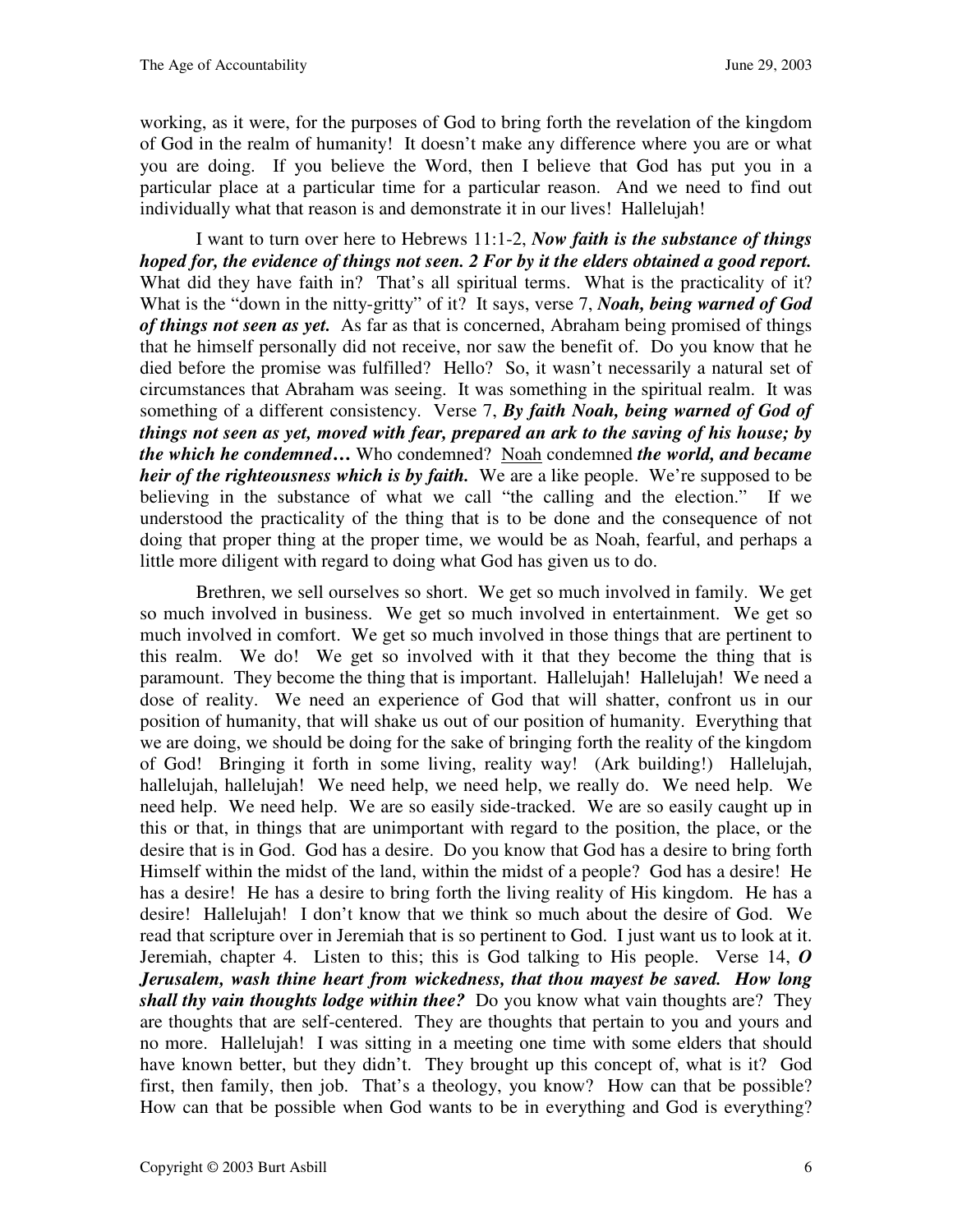You can just eliminate anything down underneath God. Just say, "God." God first. God uppermost. God only, because, if you fulfill the obligation that is upon you, with the requirement of God, you will fulfill all obligation. It says to love the Lord your God with all of your heart, with all of your soul, with all of your might (Deuteronomy 6:5)! How can you have room to do anything else? If you do what you are supposed to do in that arena, these other things will fall into place. Maybe not in the degree that others would like them to be. It's God, God and God! When it's all said and done, it's still God! How can it be anything but the Alpha and the Omega? Do you notice that there is no word for "in between?" Do you notice that? Alpha. Omega. Beginning. End. And anything in between, what is it? It's God! God should be paramount! God should be uppermost! We should be fanaticals! We should be obsessed with the thought of God. I am not talking about quirky, kinky types of things that go with the kooks out there that have the devil as god. I am talking about people like Enoch. I am talking about people like Abraham. I am talking about people like Noah. Hello? I am talking about those types of people. They are just people living in a human environment, with a human element, and yet there's something within them that says, "God, God, God! God is paramount! God is foremost in my thoughts. It is not taking care of my family." Hello? Because if I take care of God, God has to take care of my family! Hello? Maybe not in the way that I would necessarily think they should be taken care of, but that is God's business. If I am doing what God tells me to do, if I do it with all of my heart… I don't know how it is that we think that we are giving to God all of our heart, all of our strength, all of our might, when we always have this personal preference, this personal preference, this personal preference, or this personal preference. "I would like to do that, but…! I would like to do that, but...! I would like to do that, but...! Hallelujah! Hallelujah!

We have an entertainment mentality. We always have to be entertained, when God should be enough. You know, my mind, maybe it's just me, I don't know, but I can imagine being out there in outer space somewhere. Maybe I'll be getting my own planet. He created all of that out there for some reason. I am not regulated to this little hunk of earth, not when I have the eternal around me. I am not satisfied with living 70 or 80 years in this time frame and having a full ripe life. I am not interested in it. I am not interested in it. I believe in eternity! I believe in eternity!! I believe in eternity!!! Do you hear me?!! I don't believe that God is a God of the dead! I believe that God is a God of the living, that life goes on and there is more to life than this sphere on which I am planted! This little hunk of earth, and yet, we settle for that as if that was the total of life. We drudge away, we drudge away, we drudge away, we drudge away, struggling, struggling, struggling, struggling, when God wants us to be liberated, liberated from our flesh theology, liberated from our position of flesh, demonic theology. Come on! Liberated to rise up in the Spirit. Hallelujah! We should be teaching our children to reach into that mystical, magical, realm of the Spirit, not how to make good citizens. You want to teach them citizenship? Teach them citizenship of the kingdom of heaven! Teach them those things that are pertinent to the life and the liberty of reaching beyond themselves into the realm of the spiritual! Hallelujah!

It says, Jeremiah 4:14-17, *O Jerusalem, wash thine heart from wickedness, that thou mayest be saved.* The washing is pertinent to the being saved. *How long shall thy vain thoughts lodge within thee? 15 For a voice declareth from Dan and publisheth affliction from mount Ephraim. 16 Make ye mention to the nations; behold, publish*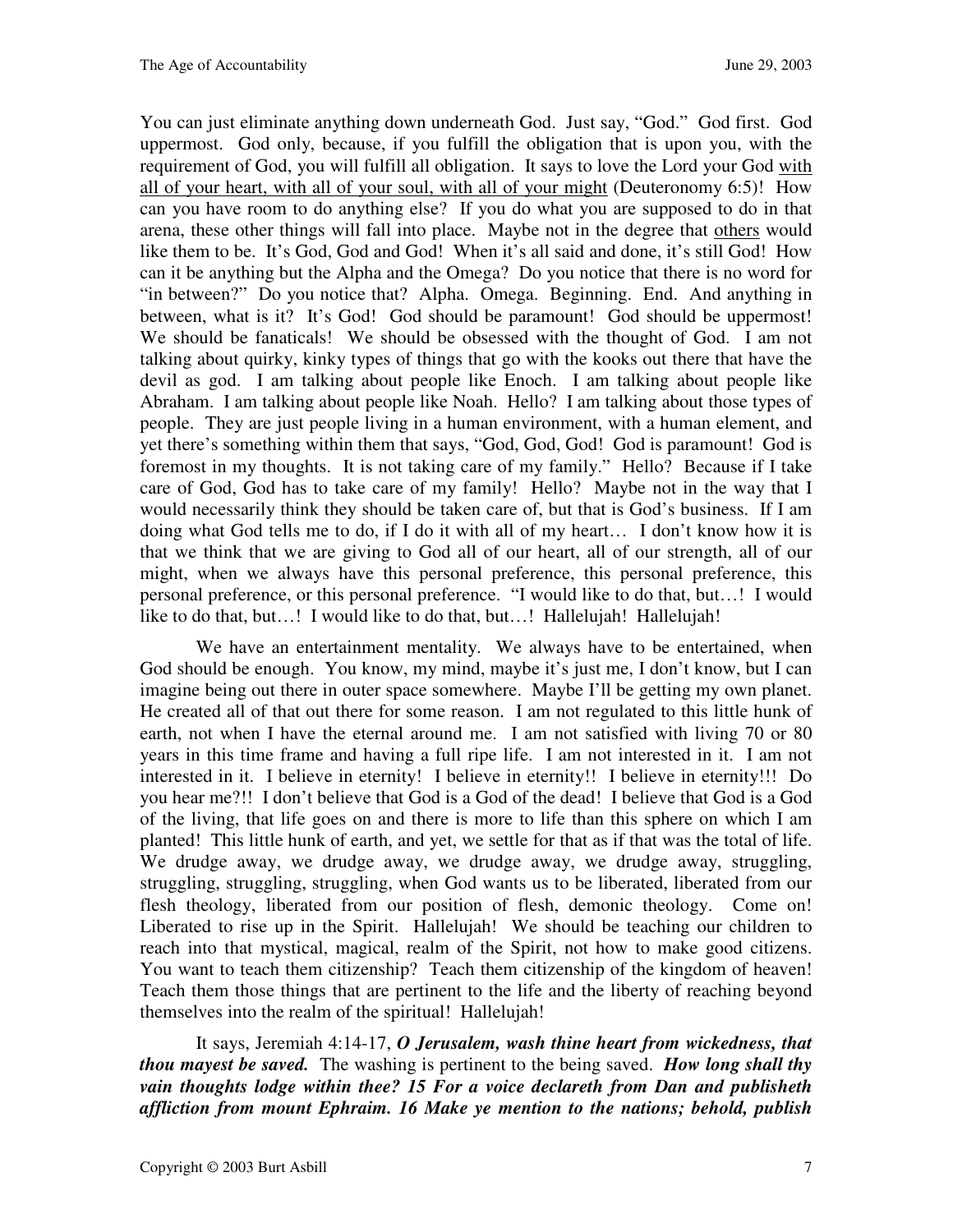*against Jerusalem, that watchers come from a far country, and give out their voice against the cities of Judah. 17 As keepers of a field, are they against her round about; because she hath been rebellious against me, saith the LORD.* You know something? We may think that we are doing "OK," but the perception that we need to have is not the perception that we think that we are "OK." We need the perception on the basis of what He thinks about us, and the involvement in what we are doing. The thing that we are doing, how are we doing it? Are we doing it to the uppermost? Are we demonstrating that we love God? Do you know something? We can say, "I love you Jesus." Do you ever watch these children? "I love you, Jesus! I will obey you, Jesus," and turn around and act like little devils. Have you ever noticed that? We do the same thing. We do the same thing. Only we do it in a more educated, sophisticated way. We do. We do. We do it and we make excuses. "Well, I would have done that except for this and this, and this and this." "Oh, yes, I know, but this and this and this and this." Or "This and this and this and this." Hallelujah! We have to determine what God is saying to us individually, personally. Do you understand me? You have to know, you have to know, you have to know, you have to know! You individually! No one is going to come and lay hands on you and say, "Thus saith the Lord, you're to do such and such, and such and such, and such and such, and such and such!" You have to know! You have to know! You have to know what is God's will! I don't know why we make it so difficult. I mean, I don't know why we make it so difficult. One of my children, when they were growing up, wanted to do something. He looked at his mother and he said, "Mommy, I want to go out and do so and so." And she said, "No, you can't do that." And he turned to her and said, "But, I want the other 'no'." It means he wanted yes, but he didn't... he wanted the other 'no.' We are a lot like that. We are a lot like that. Do you know that we are a lot like that? We have a certain thing in our mind. We want to go a certain way, we have a certain perception of it, and God is not wanting us to move in that way, or that line, and He is bringing this and He is bringing that. And we are saying, "No, no, I want the other one, I want the other 'no'." Hallelujah! This is the perception of God with regard to humanity and the life that He has put in the midst of humanity.

Verse 17, *As keepers of a field, are they against her round about; because she hath been rebellious against me, saith the LORD. 18 Thy way and thy doings have procured these things unto thee; this is thy wickedness, because it is bitter, because it reacheth unto thine heart.* This is the lamentation that Jeremiah takes up for God. Can you imagine that? *19 My bowels, my bowels! I am pained at my very heart; my heart maketh a noise in me; I cannot hold my peace, because thou hast heard, O my soul, the sound of the trumpet, the alarm of war. 20 Destruction upon destruction is cried; for the whole land is spoiled: suddenly are my tents spoiled, and my curtains in a moment. 21 How long shall I see the standard, and hear the sound of the trumpet? 22 For my people is foolish, they have not known me; they are sottish children, and they have none understanding: they are wise to do evil, but to do good they have no knowledge.* They have not known me. They have not known me. You know something, there is a portion in the scripture in the New Testament where Jesus speaks and the words that He used refer back to this particular verse. It says, depart from me ye workers of iniquity, for I never knew you (Matthew 7:23). They had a religious theology. They had a religious philosophy. They were people that said, "We cast out devils in Your name. We prophesied in Your name." They were a religious community of people, doing religious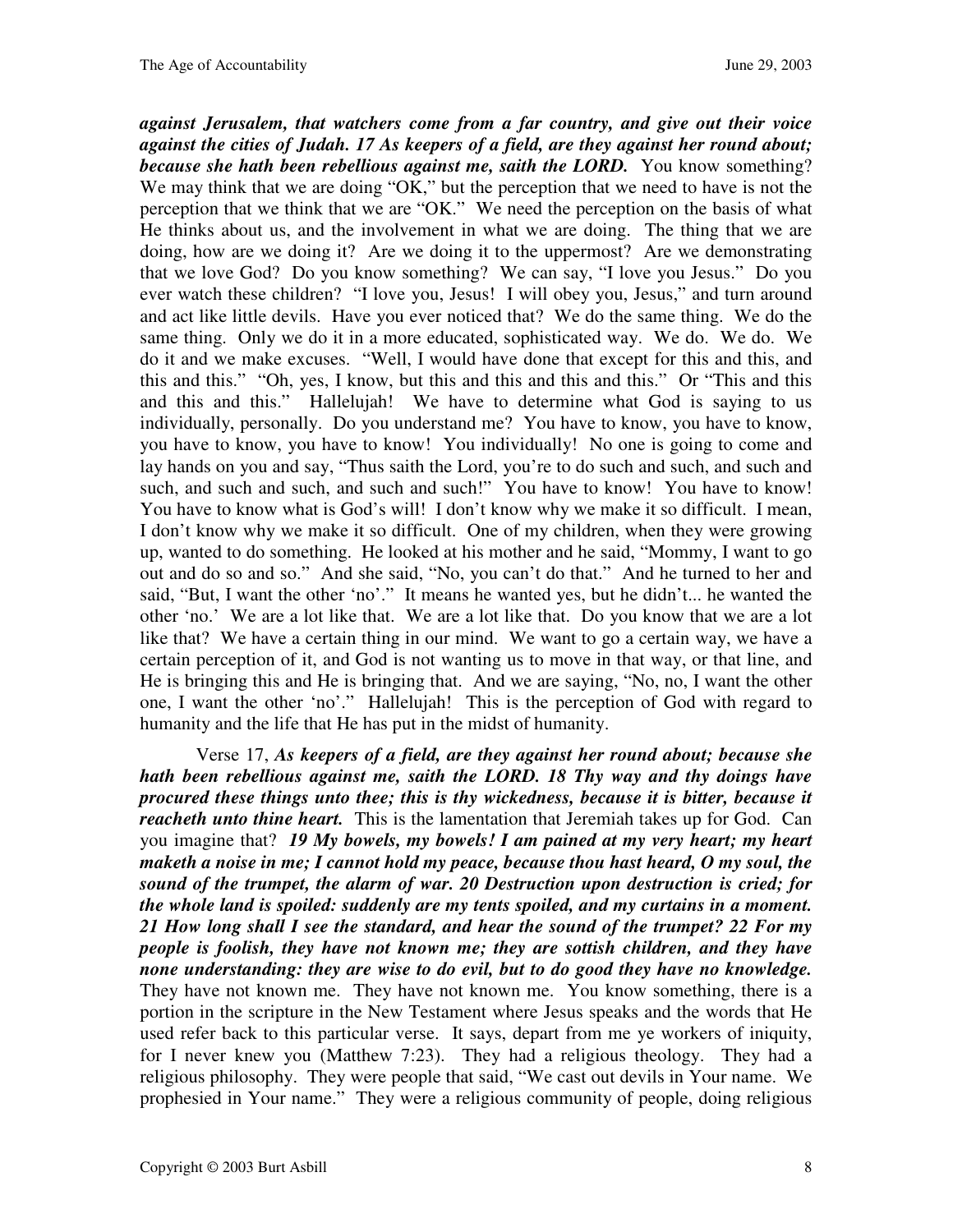things and yet God said, "Depart from Me. Depart from Me." There is a necessity for us to become cognizant of the desire that God has for us in this hour, with regard to the demonstration of His kingdom and the bringing forth of His will and His kingdom. Hallelujah! *22 For my people is foolish, they have not known me; they are sottish children…*That means kind of hard-hearted and hard-headed. *And they have none understanding: they are wise to do evil, but to do good they have no knowledge. 23 I beheld the earth, and, lo, it was without form and void; and the heavens, and they had no light.*Hallelujah. Hallelujah.

Have you noticed the escalation of wickedness in the world at large? Have you noticed the escalation of the assault that is on your mind? Lewd thoughts, things that come at you mentally? Have you noticed the escalation of it? It should be something of a, what do you call it, a barometer, that tells us, if it is that bad out there, how is it in here? What are we having to contend with with regard to our position, our place, our calling and our election? Are we working to bring forth the kingdom? Are we laying up treasures in heaven? You know, Paul was a man, I would say, who basically didn't have much of anything. Wouldn't you say so? I suppose, I don't know whether the garment he was wearing when they killed him was good enough to pass along to anybody. And yet, he said, "I have laid up for myself a crown." A crown. I have laid up for myself a crown (II Timothy 4:8). What are we doing to build the kingdom of God? What are we doing? What are we doing? What are we doing? Are we having a good time? What are we doing to build up the kingdom of God, to bring forth the will of God, to bring forth the manifestation of God in the midst of the earth? What are we doing, both in a spiritual sense and a natural application? It is not only spiritual. You can talk spiritual until your lips turn blue, but, if it is not producing something of a reality of God in the midst of your environment, it is of no value. No value!!

We need to begin to lay up treasure. First of all, ascertain what it is that God wants you to do. "What do You want me to do, God? What do you want me to do? What do you want me to do? God, what do You want me to do?" If you don't know what God wants you to do, fast and pray. Fast and pray. Fast and pray. Fast and pray until God speaks to you. Fast and pray. Look to God, because I know that if you want to hear God, God will talk to you. Then pray, "Give us a hearing ear. Give us an ear to hear what You want to say to us." Most of the time what God wants to say to us, it's something that we don't want to hear. We don't want to hear it because it will cost us something that we're not willing to give. Hallelujah! Hallelujah!

Let's go back into Matthew 6:21, *For where your treasure is, there will your heart be also. 22 The light of the body is the eye...* Now, why in the world does he go off on a tangent? Have you ever noticed that the Bible… if you just really sit down and read, it doesn't make a whole lot of sense? He's talking about laying up treasures. Maybe the translators made a mistake, and they should have made another chapter there. New subject. New topic. Maybe that's what they are doing? No. *The light of the body is the eye: if therefore thine eye be single, thy whole body shall be full of light.*He is telling you the way and the means by which you and I can go about finding the treasures to lay up. *23 But, if thine eye be evil, thy whole body shall be full of darkness.*Ok, I can say to you that evil is relative. But, the Bible is more definitive. Hello? It is not on the basis of your personal position of interpretation. *Therefore to him that knoweth to*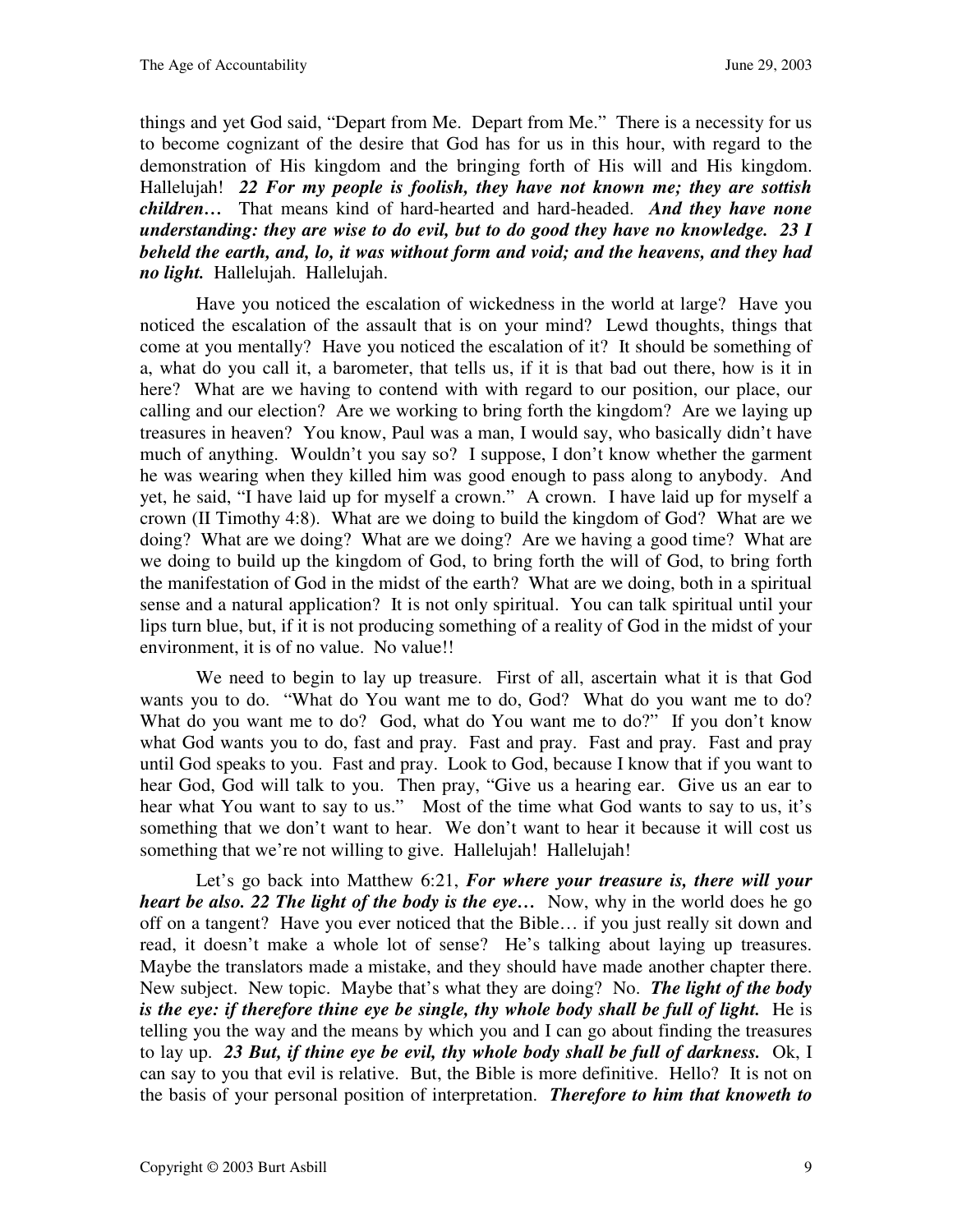*do good, and doeth it not, to him it is sin* (James 4:17). And if it is sin, then it is evil. …*if thine eye be evil, thy whole body shall be full of darkness. If therefore the light that is in thee be darkness, how great is that darkness! 24 No man can serve two masters...* Hello? *No man can serve two masters.* Have you ever tried to please two people at the same time that were on opposite ends of the fence? Have you ever tried to do that? You know, you try to do this one, and you try to do this one? What does it do? It kind of pulls you apart. It's an impossibility. The Bible says that it is an impossibility. *No man can serve two masters: for either he will hate the one...*Come on, this is not Burt's theology. This is not Burt's theology. I did not write this portion of scripture, and stick it in the Bible. The Bible says you can't serve two masters. It doesn't only say that you can't serve two masters. It says that you will hate one of them and love the other. Or hate that one and love the other. You can't serve two masters. Why do we think that we can get somewhere in the middle? Why do we think that we can be part-time Christians, part-time righteous, part-time sons of God, part-time overcomers? Why do we think that we can be part-time anything? Part-time is like lukewarm. That is part hot, and part cold; lukewarm. Of course, we know the answer to that one. He says, "I will spew you out of my mouth (Revelation 3:16)."

*23 But if thine eye be evil, thy whole body shall be full of darkness. If therefore the light that is in thee be darkness, how great is that darkness! 24 No man can serve two masters: for either he will hate the one, and love the other; or else he will hold to the one, and despise the other. Ye cannot serve God and mammon.* Now, you have a problem. You have to ascertain what is God and what is mammon. It is not hard for me to do. It may be a little more complex for you. I don't know, because everything is God. As far as I am concerned, everything is God. If it doesn't benefit God, if it doesn't benefit His kingdom, if it doesn't benefit the fact of bringing forth the manifestation of the ark in this hour, then I am not interested in it! That doesn't mean that I don't have to struggle through my humanity, because I do. There are things that I might want to do rather than the thing that I am doing at the time that I am doing it, but, because of the burden that is on me, and the desire that I have to lay up for myself treasures, or to please God, I do it. Quite frankly, I think thinking about treasures in heaven is something a little less than having the commendation of God. *Well done, thou good and faithful servant* (Matthew 25:21). And because of His nature, He says, "Enter into the rest, the place that I have prepared for thee." His being and my relationship with His being and the character that is Him creates for me a position. It is not the position that I am working for. It's the look of gratitude that is in His eye when He looks at me. Hallelujah! *Ye cannot serve God and mammon.* "Well, we've got to live, right?" No, thou fool, thou fool, knowest thou not that lest a grain of wheat falls into the... What kind of theology is this anyway? Thou fool, lest a grain of wheat fall into the ground and die… (John 12:24). Die! Die! Die! Die! That's metaphorical, mystical, spiritual. That's why you could say that to Paul, "Well, it's all... he wrote it. It's all hypothetical, Paul." Down there in the midst of the dungeon. Hands and feet in stocks, blood running down his back. "It's all hypothetical, Paul! It's all spiritual, Paul! There's really no having to actually suffer, is there? It's not being put out of sorts, is it?" Come on. Hallelujah! No, we don't have the right to live. We don't. Not if you have taken up the position or the place, and you have accepted the invitation. You have accepted the invitation to come